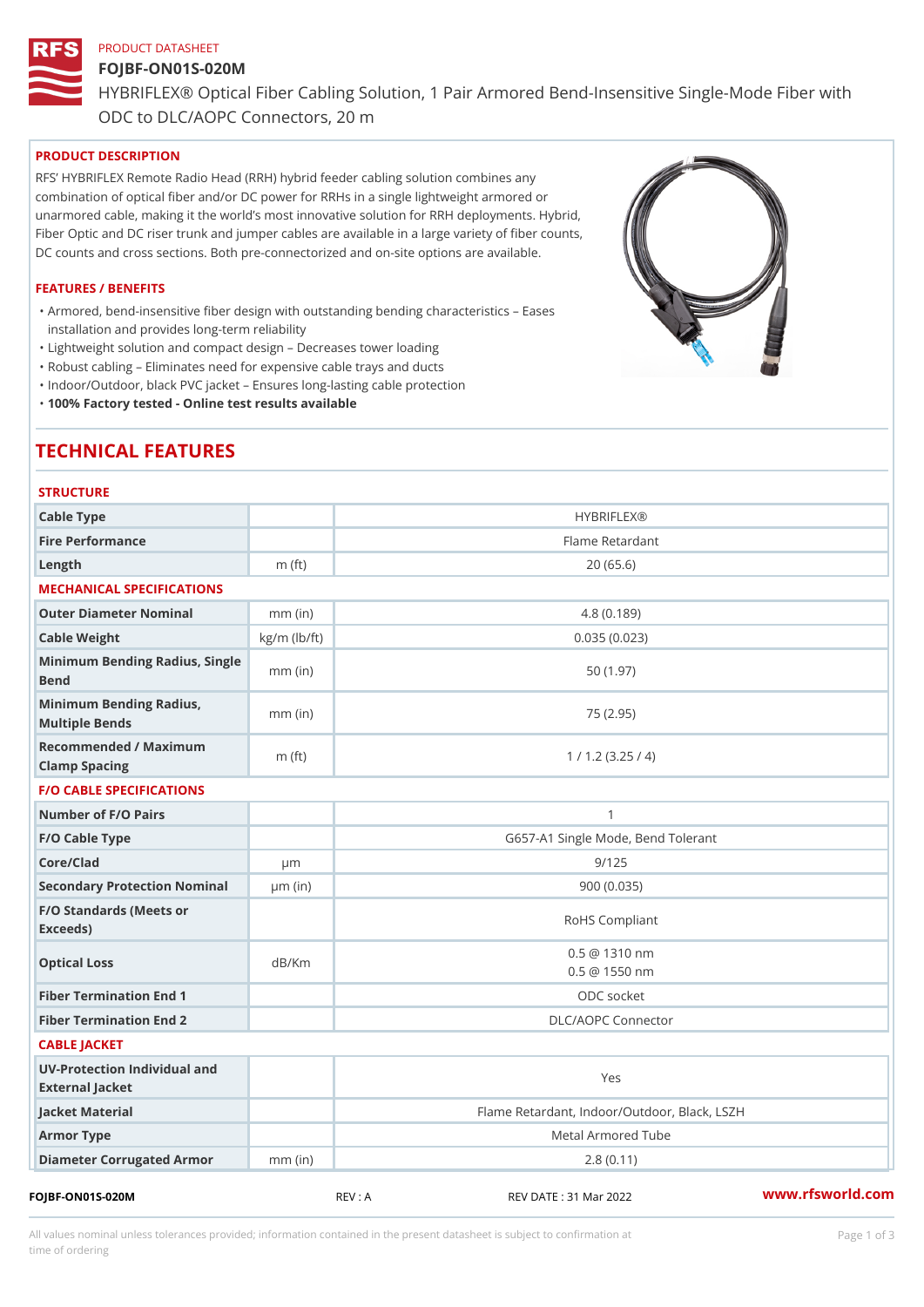#### PRODUCT DATASHEET

### FOJBF-ON01S-020M

HYBRIFLEX® Optical Fiber Cabling Solution, 1 Pair Armored Bend-Inse ODC to DLC/AOPC Connectors, 20 m

#### TESTING AND ENVIRONMENTAL

| Storage Temperature              | $^{\circ}$ C ( $^{\circ}$ F $\vert$ | $-40$ to $70$ ( $-40$ to $158$ ) |
|----------------------------------|-------------------------------------|----------------------------------|
| Operation Temperature            | $^{\circ}$ C ( $^{\circ}$ F $\vert$ | $-40$ to 65 ( $-40$ to 149)      |
| Installation Temperature °C (°F) |                                     | $-20$ to 65 ( $-4$ to 149)       |

#### EXTERNAL DOCUMENT LINKS

Installation Guidelwinessad On-line Factory Te[s](https://www.rfsworld.com/pictures/userfiles/programs/AAST Latest Version.zip)teResults:

#### NOTES

Optimized for Nokia RRH

#### ADDITIONAL ASSEMBLIES - ODC TO DLC

| Length, m | Model Number                   |
|-----------|--------------------------------|
| 1         | $HA - FOJBF - OL - 01SM - 1$   |
| -3        | $HA-FOJBF-OL-01SM-3$           |
| -5        | $HA - FOJBF - OL - 01SM - 5$   |
| 10        | $HA - FOJBF - O L - 01SM - 10$ |
| 20        | $HA - FOJBF - O L - 01SM - 20$ |

#### ADDITIONAL ASSEMBLIES - ODC TO DLC/NB

| Length, m | Model Number       |
|-----------|--------------------|
| 3         | $FOJBF-OBO1S-OO3M$ |
| .5        | $FOJBF-OBO1S-OO5M$ |

20 FOJBF-ON01S-020M

## ADDITIONAL ASSEMBLIES - ODC TO DLC/FULLAXS

| Length, m | Model Number                  |
|-----------|-------------------------------|
|           | $HA - FOJBF - OA - 01SM - 1$  |
| 3         | $HA - FOJBF - OA - 01SM - B$  |
| 5         | $HA - FOJBF - OA - 01SM - 5$  |
| 10        | $HA-FOJBF-OA-01SM-10$         |
| 20        | $HA - FOJBF - OA - 01SM - 20$ |
| 30        | HA-FOJBF-OA-01SM-30           |

#### ADDITIONAL ASSEMBLIES - ODC TO DLC/R2CT

| Length, m | Model Number       |
|-----------|--------------------|
| - 3       | FOJBF-OC01S-003M   |
| 5         | $FOJBF-OCO1S-005M$ |
| 10        | $FOJBF-OCO1S-010M$ |
| 20        | FOJBF-OC01S-020M   |

#### ADDITIONAL ASSEMBLIES - ODC TO DLC/AOPC ADDITIONAL ASSEMBLIES - ODC TO DLC/AOPA

| Length, rn | Model Number       | Length, m | Model Number   |
|------------|--------------------|-----------|----------------|
| 3          | $FOJBF-ON01S-003M$ |           | $FOJBF-OPAO1S$ |
| -5         | $FOJBF-ON01S-005M$ |           | FOJBF-OPA01S   |
| 10         | $FOJBF-ON01S-010M$ |           |                |

| $FOJBF-ON01S-020M$ |  |
|--------------------|--|
|--------------------|--|

REV : A REV DATE : 31 Mar 2022 [www.](https://www.rfsworld.com)rfsworld.com

 $S - 003M$  $S - 005M$ 

All values nominal unless tolerances provided; information contained in the present datasheet is subject to Pcapgelio an atio time of ordering